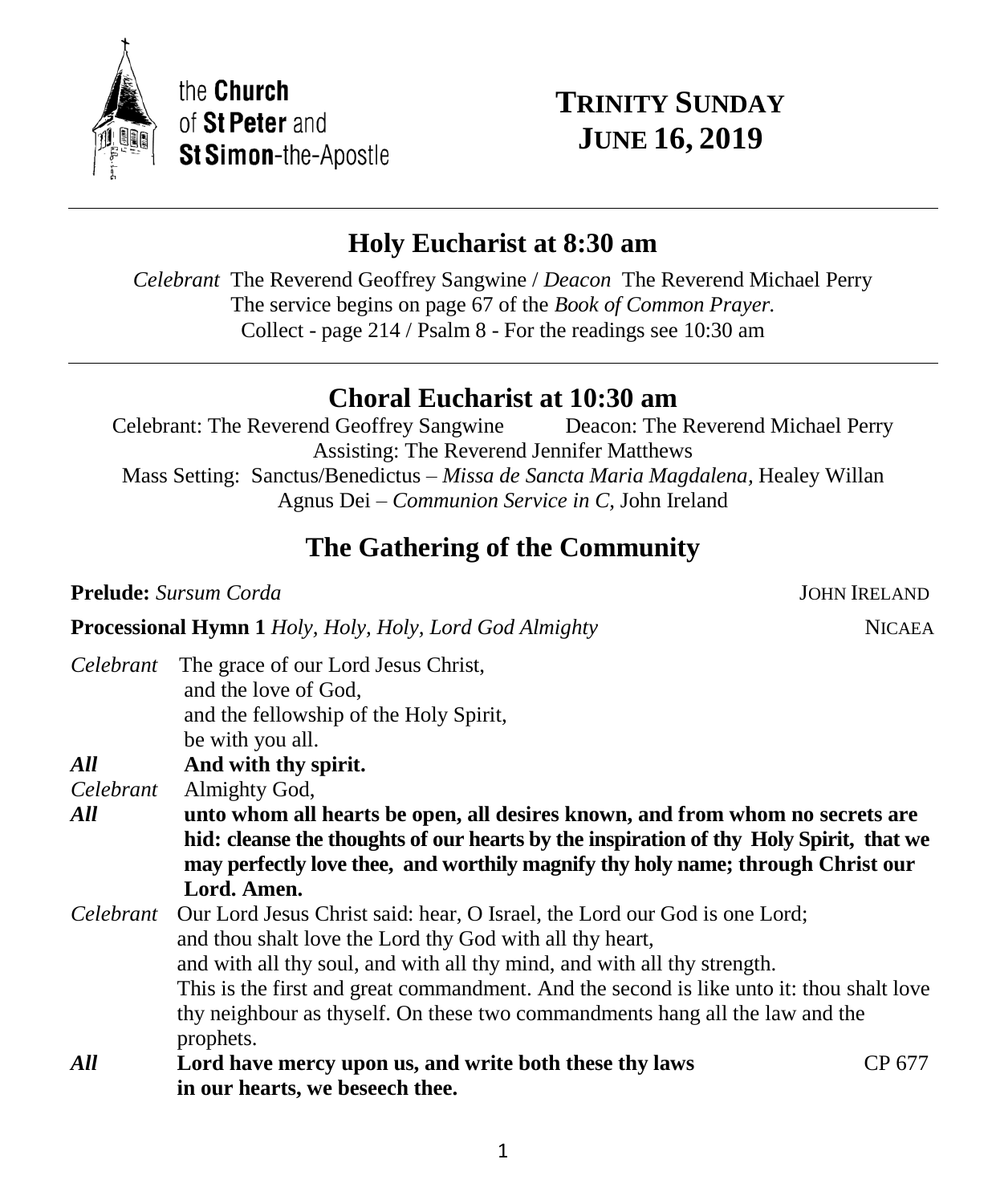**Gloria** (*Common Praise* 679) MERBECKE *Celebrant* Glory be to God on high, *All* **and in earth peace, good will towards all. We praise thee, we bless thee, we worship thee, we glorify thee, we give thanks to thee for thy great glory, O Lord God, heavenly king, God the Father almighty. O Lord, the only-begotten Son, Jesus Christ; O Lord God, Lamb of God, Son of the Father, that takest away the sin of the world, have mercy upon us. Thou that takest away the sin of the world, receive our prayer. Thou that sittest at the right hand of God the Father, have mercy upon us. For thou only art holy; thou only art the Lord; thou only, O Christ, with the Holy Ghost, art most high in the glory of God the Father. Amen.**

### **Collect of the Day**

*Celebrant* Father, we praise you: through your Word and Holy Spirit you created all things. You reveal your salvation in all the world by sending to us Jesus Christ, the Word made flesh. Through your Holy Spirit you give us a share in your life and love. Fill us with the vision of your glory, that we may always serve and praise you, Father, Son, and Holy Spirit, one God, for ever and ever.**Amen.**

## **Proclamation of the Word**

#### **Old Testament Lesson** *Proverbs 8:1-4, 22-31* Read by Rex Southgate

Reader The Old Testament lesson is written in the 8<sup>th</sup> chapter of Proverbs, beginning at the 1<sup>st</sup>

verse.

Does not wisdom call, and does not understanding raise her voice? On the heights, beside the way, at the crossroads she takes her stand; beside the gates in front of the town, at the entrance of the portals she cries out: 'To you, O people, I call, and my cry is to all that live. The Lord created me at the beginning of his work, the first of his acts of long ago. Ages ago I was set up, at the first, before the beginning of the earth. When there were no depths I was brought forth, when there were no springs abounding with water. Before the mountains had been shaped, before the hills, I was brought forth— when he had not yet made earth and fields, or the world's first bits of soil. When he established the heavens, I was there, when he drew a circle on the face of the deep, when he made firm the skies above, when he established the fountains of the deep, when he assigned to the sea its limit, so that the waters might not transgress his command, when he marked out the foundations of the earth, then I was beside him, like a master worker; and I was daily his delight, rejoicing before him always, rejoicing in his inhabited world and delighting in the human race. *Reader* The word of the Lord.

*All* **Thanks be to God.**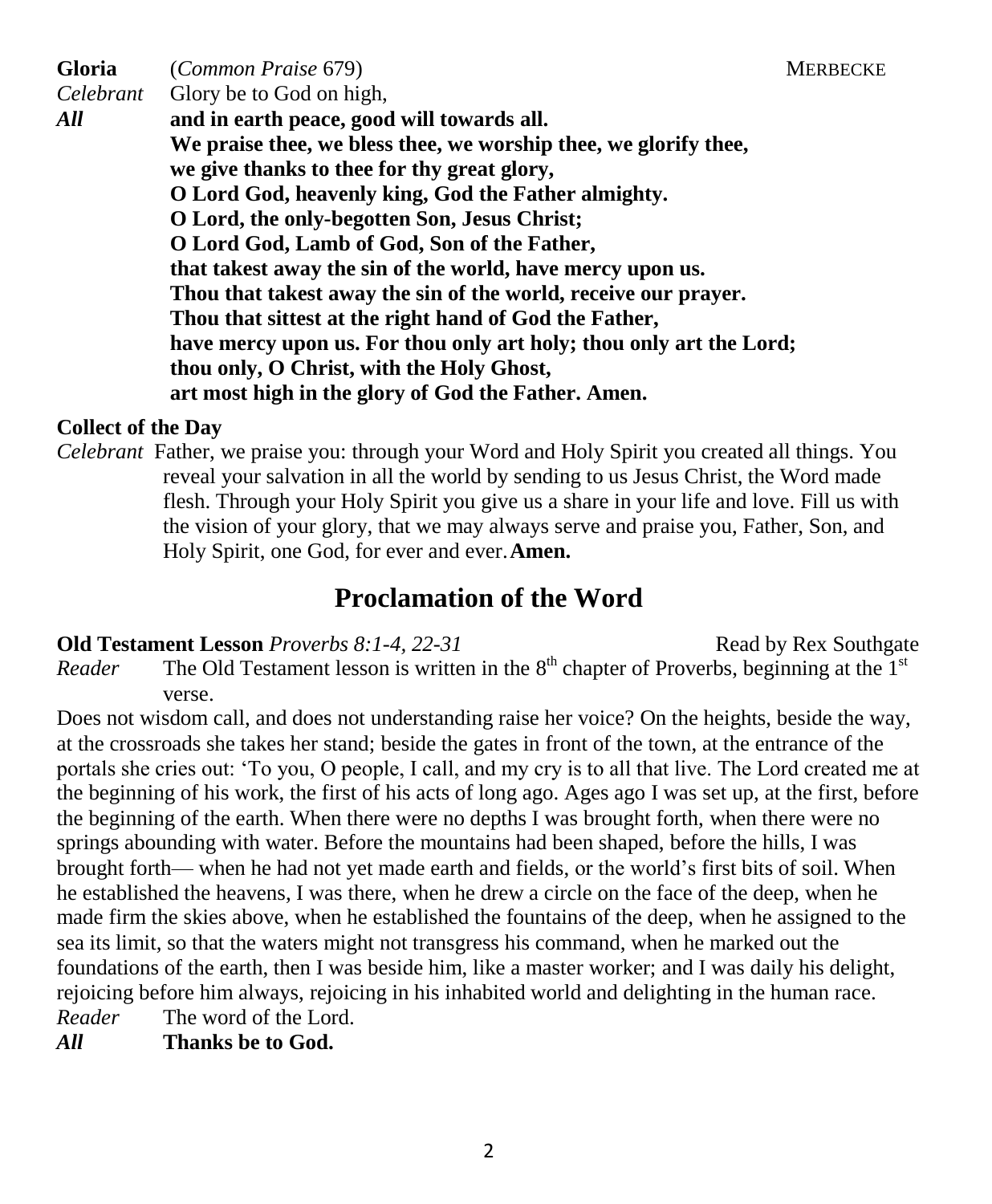**Psalm 8** *Sung by all. Please remain seated.*



*Reader* The Epistle is written in the 5th chapter of the Letter of Paul to the Romans, beginning at the 5th verse.

Therefore, since we are justified by faith, we have peace with God through our Lord Jesus Christ, through whom we have obtained access to this grace in which we stand; and we boast in our hope of sharing the glory of God. And not only that, but we also boast in our sufferings, knowing that suffering produces endurance, and endurance produces character, and character produces hope, and hope does not disappoint us, because God's love has been poured into our hearts through the Holy Spirit that has been given to us.

*Reader* The word of the Lord.

*All* **Thanks be to God.**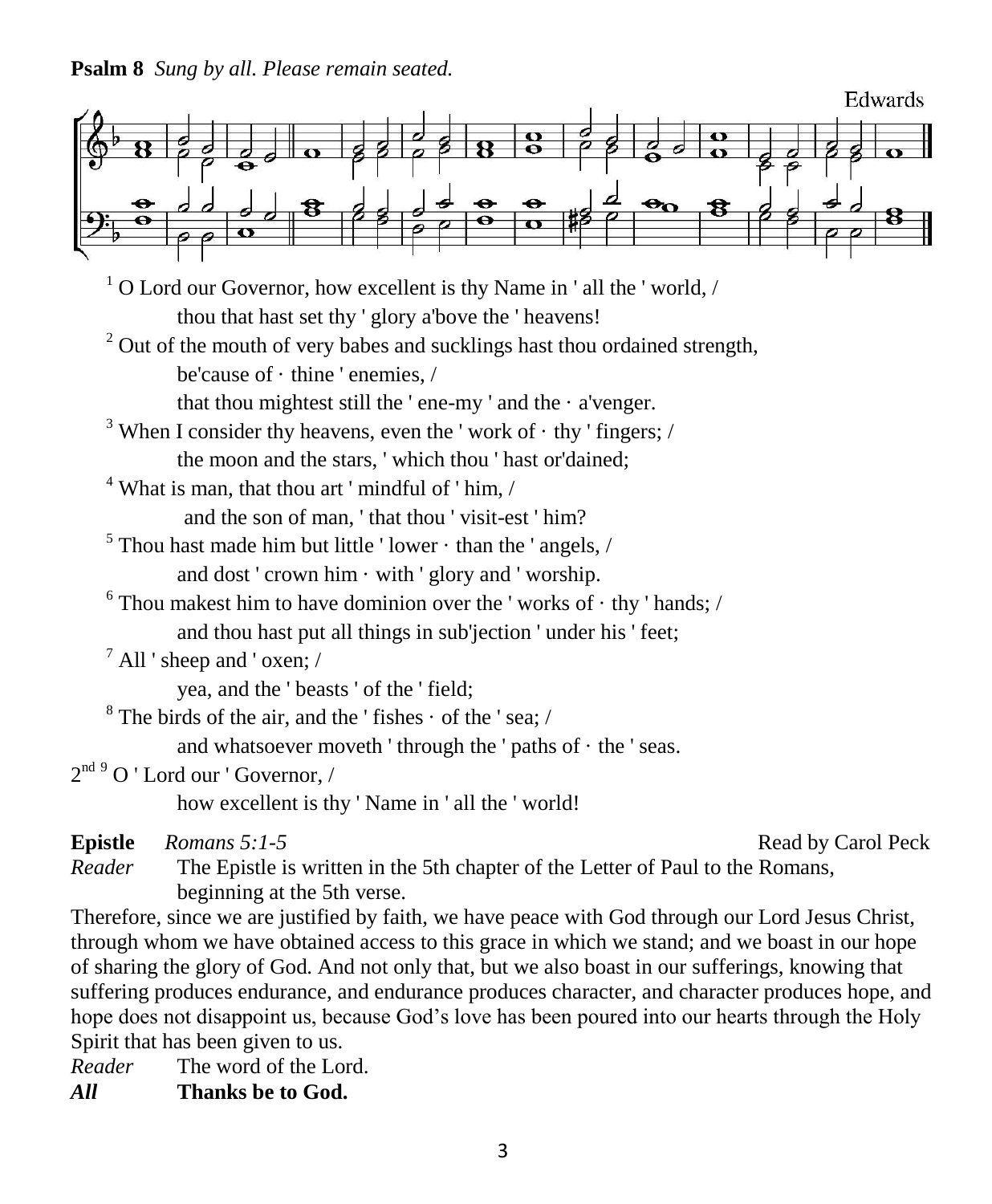**Trisagion (sung three times)**



**Gospel** *John 16:12-15*

*Gospeller* The Lord be with you.

## *All* **And with thy spirit.**

*Gospeller* The Holy Gospel is written in the 16<sup>th</sup> chapter of the Gospel according to St. John, beginning at the  $12<sup>th</sup>$  verse.

## *All* **Glory be to thee, O Lord.**

I still have many things to say to you, but you cannot bear them now. When the Spirit of truth comes, he will guide you into all the truth; for he will not speak on his own, but will speak whatever he hears, and he will declare to you the things that are to come. He will glorify me, because he will take what is mine and declare it to you. All that the Father has is mine. For this reason I said that he will take what is mine and declare it to you.

*Gospeller* The Gospel of Christ.

*All* **Praise be to thee, O Christ.**

## **Homily**

## **Nicene Creed**

*Celebrant* I believe in one God,

*All* **the Father almighty, maker of heaven and earth, and of all things visible and invisible; and in one Lord Jesus Christ, the only-begotten Son of God, begotten of the Father before all worlds, God, of God; Light, of Light; very God, of very God; begotten, not made; being of one substance with the Father; through whom all things were made: who for us and for our salvation came down from heaven, and was incarnate by the Holy Ghost of the Virgin Mary, and was made man, and was crucified also for us under Pontius Pilate. He suffered and was buried, and the third day he rose again, according to the scriptures, and ascended into heaven, and sitteth on the right hand of the Father. And he shall come again with glory to judge both the quick and the dead: whose kingdom shall have no end. And I believe in the Holy Ghost, the Lord, the giver of life, who proceedeth from the Father and the Son, who with the Father and the Son together is worshipped and glorified, who spake by the prophets. And I believe one, holy, catholic, and apostolic Church. I acknowledge one baptism for the remission of sins. And I look for the resurrection of the dead, and the life of the world to come. Amen.**

**Prayers of the People** *Please kneel or stand, as able.* Led by Ted Robinson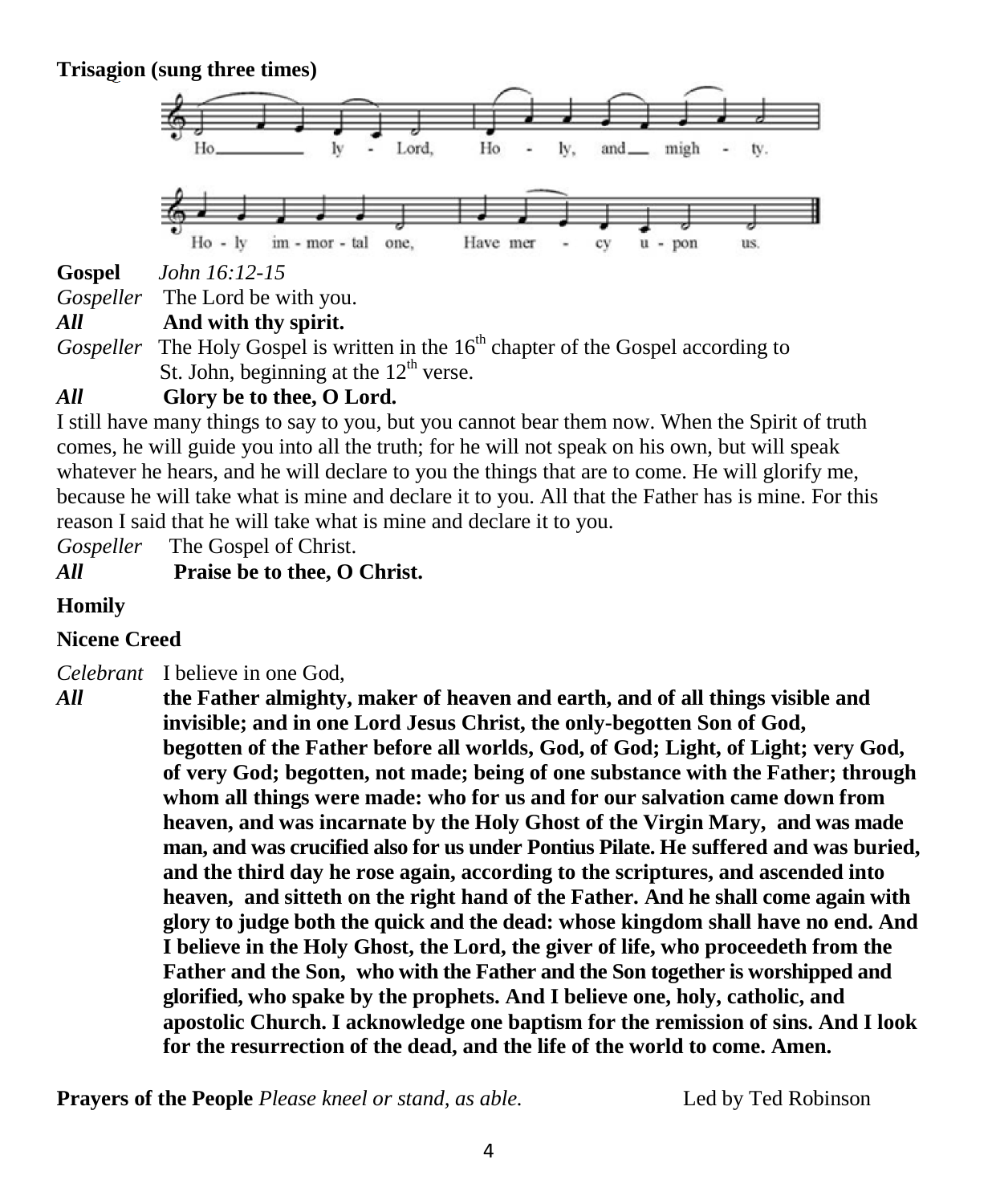#### **Confession and Absolution**

*Celebrant* Hear what comfortable words our Saviour Christ saith unto all that truly turn to him: Come unto me all that labour and are heavy laden, and I will refresh you.

#### *Matthew 11.28*

God so loved the world, that he gave his only-begotten Son, to the end that all that believe in him should not perish, but have eternal life.

#### *John 3.16*

Hear also what Saint Paul saith: This is a true saying, and worthy of all to be received, that Christ Jesus came into the world to save sinners.

#### *1 Timothy 1.15*

Hear also what Saint John saith: If anyone sin, we have an Advocate with the Father, Jesus Christ the righteous; and he is the propitiation for our sins:

and not for ours only, but also for the sins of the whole world.

### *1 John 2.1,2*

*The Celebrant invites the prayer of confession Silence is kept. Please kneel, as able.*

*Celebrant* Almighty God,

*All* **Father of our Lord Jesus Christ, maker of all things and judge of all people: we acknowledge and confess our manifold sins and wickedness, which we from time to time most grievously have committed, by thought, word and deed, against thy divine majesty. We do earnestly repent, and are heartily sorry for these our misdoings. Have mercy upon us, most merciful Father; for thy Son our Lord Jesus Christ's sake, forgive us all that is past; and grant that we may ever hereafter serve and please thee in newness of life, to the honour and glory of thy name; through Jesus Christ our Lord. Amen.**

*The Absolution is pronounced.*

#### **The Peace**

*Celebrant* The peace of the Lord be always with you.

### *All* **And with thy spirit.**

*We invite you to share a sign of peace with those near you – a handshake, slight bow or other form of greeting. Please respect the wishes of those who prefer not to shake hands.*

## **Celebration of the Eucharist**

**Hymn 436** *I Bind unto Myself Today* S*T. PATRICK'S BREASTPLATE* 

#### **Prayer over the Gifts**

*Celebrant* Living God, receive all we offer you this day. Grant that hearing your word and responding to your Spirit, we may share in your divine Life. We ask this in the name of Jesus Christ the Lord. **Amen.**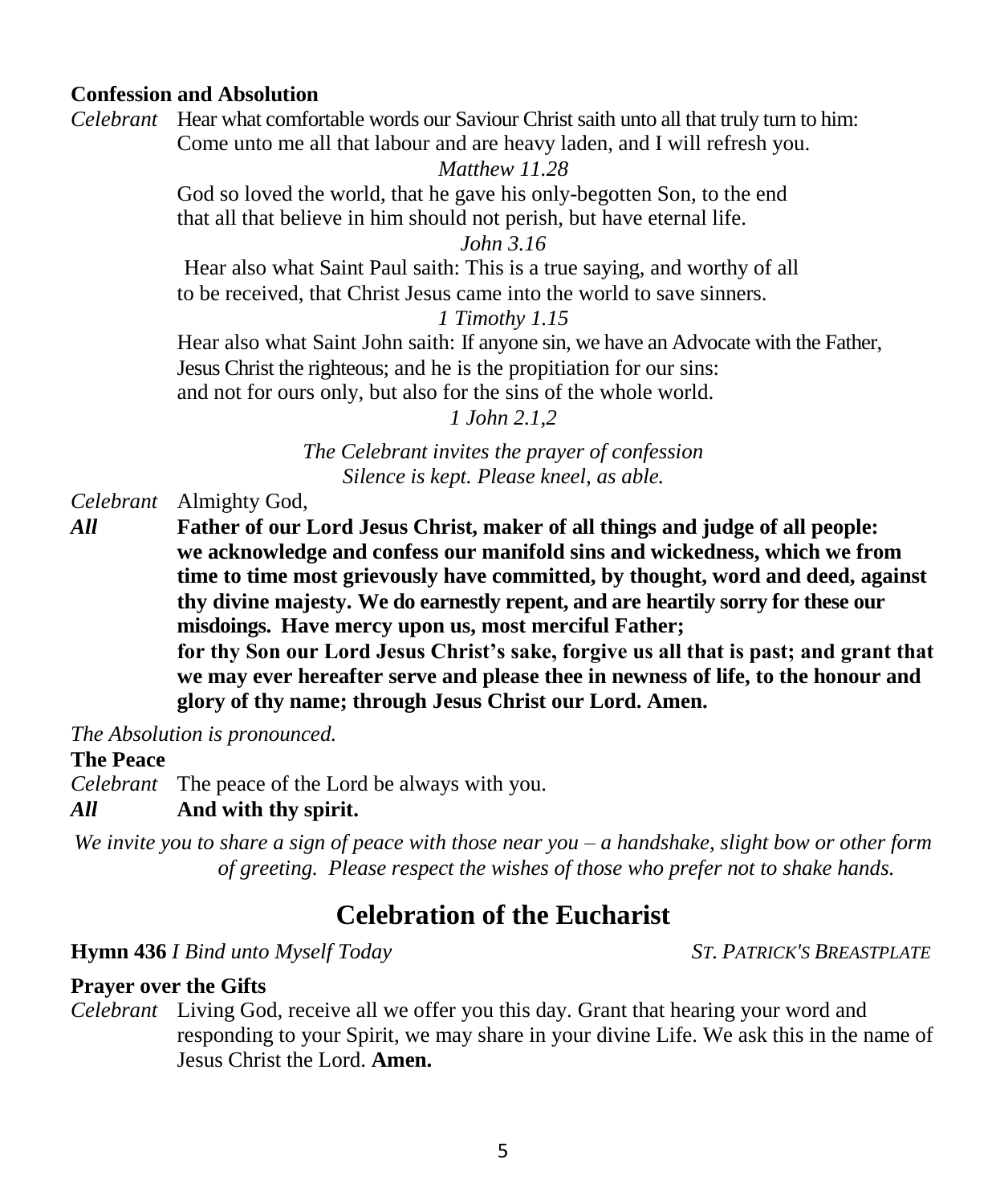## **Great Thanksgiving**   $CP 682$

*Celebrant* The Lord be with you. *All* **And with thy spirit.** *Celebrant* Lift up your hearts. *All* **We lift them up unto the Lord.** *Celebrant* Let us give thanks unto our Lord God.

*All* **It is meet and right so to do.**

*Celebrant* It is very meet, right, and our bounden duty, that we should at all times, and in all places, give thanks unto thee, O Lord, holy Father, almighty, everlasting God, creator and preserver of all things.

### *The Celebrant continues with the preface.*

- *Celebrant* Therefore with angels and archangels, and with all the company of heaven, we laud and magnify thy glorious name; evermore praising thee and saying:
- *All* **Holy, holy, holy, Lord God of Hosts, heaven and earth are full of thy glory. Glory be to thee, O Lord most high. Blessed is he that cometh in the name of the Lord: Hosanna in the highest.**
- *Celebrant* All glory be to thee, O Lord our God, who didst make us in thine own image; and, of thy tender mercy, didst give thine only Son Jesus Christ to take our nature upon him, and to suffer death upon the cross for our redemption. He made there a full and perfect sacrifice for the whole world; and did institute, and in his holy Gospel command us to continue, a perpetual memory of that his precious death and sacrifice, until his coming again; who, in the same night that he was betrayed, took bread; and when he had given thanks to thee, he broke it, and gave it to his disciples, saying, "Take, eat, this is my body, which is given for you. Do this in remembrance of me." Likewise, after supper, he took the cup; and when he had given thanks, he gave it to them, saying, "Drink this, all of you; for this is my blood of the new covenant, which is shed for you, and for many, for the remission of sins. Do this, as oft as ye shall drink it, in remembrance of me." Wherefore, O Lord and heavenly Father, we thy people do celebrate and make, with these thy holy gifts which we now offer unto thee, the memorial thy Son hath commanded us to make; having in remembrance his blessed passion and precious death, his mighty resurrection and glorious ascension; and looking for his coming again with power and great glory. And we most humbly beseech thee, O merciful Father, to hear us, and, with thy Word and Holy Spirit, to bless and sanctify these gifts of bread and wine, that they may be unto us the body and blood of thy dearly-beloved Son Jesus Christ.
- *All* **We praise thee, we bless thee, we thank thee, and we pray to thee, Lord our God.**
- *Celebrant* And we earnestly desire thy fatherly goodness to accept this our sacrifice of praise and thanksgiving, whereby we offer and present unto thee, O Lord, ourselves, our souls and bodies. Grant, we beseech thee, that all who partake of this holy communion may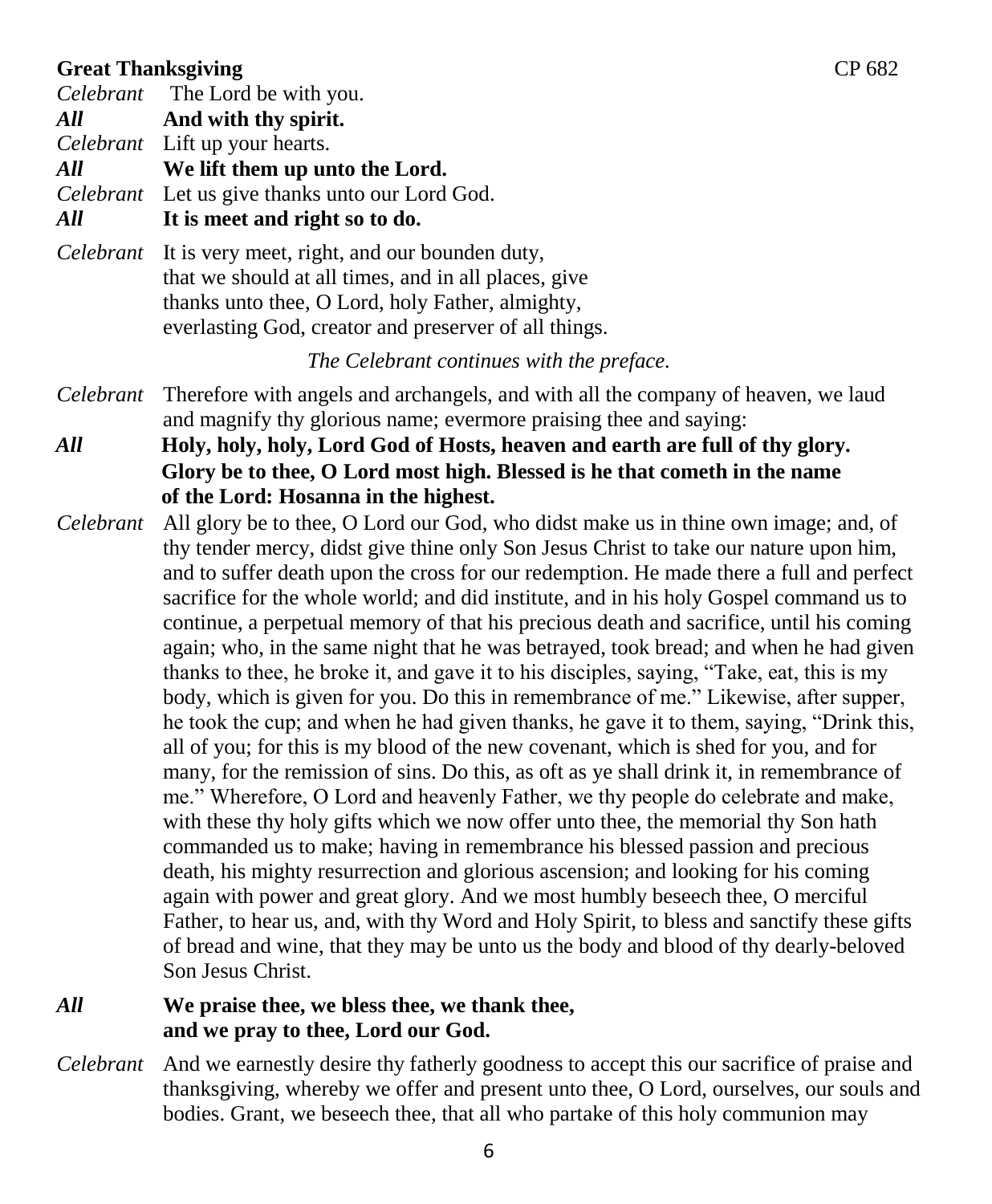worthily receive the most precious body and blood of thy Son Jesus Christ, and be filled with thy grace and heavenly benediction; and also that we and all thy whole Church may be made one body with him, that he may dwell in us, and we in him; through the same Jesus Christ our Lord; By whom, and with whom, and in whom, in the unity of the Holy Spirit all honour and glory be unto thee, O Father Almighty, world without end. **Amen.**

### **Lord's Prayer** CP 684 **Breaking of the Bread**

*Celebrant* Christ our Passover has been sacrificed for us; *All* **therefore let us keep the feast.** *Celebrant* We do not presume, *All* **to come to this thy table, O merciful Lord, trusting in our own righteousness, but in thy manifold and great mercies. We are not worthy so much as to gather up the crumbs under thy Table. But thou art the same Lord, whose property is always to have mercy: Grant us therefore, gracious Lord, so to eat the flesh of thy dear Son Jesus Christ, and to drink his blood, that our sinful bodies may be made clean by his body, and our souls washed through his most precious blood, and that we may evermore dwell in him, and he in us. Amen.**

## **Agnus Dei**

*Choir O Lamb of God, that takest away the sin of the world, have mercy upon us. O Lamb of God, that takest away the sin of the world, have mercy upon us. O Lamb of God, that takest away the sin of the world, grant us thy peace.*

## **Holy Communion**

*All baptized Christians are welcome to receive Communion.*

*Please do not dip the consecrated bread into the wine - Drinking from the chalice is considered safe from the point of view of public health. You are also welcome to receive only the bread, if you prefer. Indicate this by holding your arms crossed over your chest as the chalice passes; this is also a way to receive a blessing rather than communion.*

*Gluten-free communion wafers are available – please let the administering priest know.*

**Hymn 255** *Eternal God, Your Love's Tremendous Glory* **HIGHWOOD HIGHWOOD** 

**Motet** *Plenty Good Room* **KIRBY SHAW** 

*Plenty good room on the Glory Train There's a plenty good room on the Glory Train* 

*Well you're gonna need a ticket if you wanna ride But it ain't gonna happen 'less you qualify Better mind what you say and what you do There's a mighty mighty power watchin' over you*